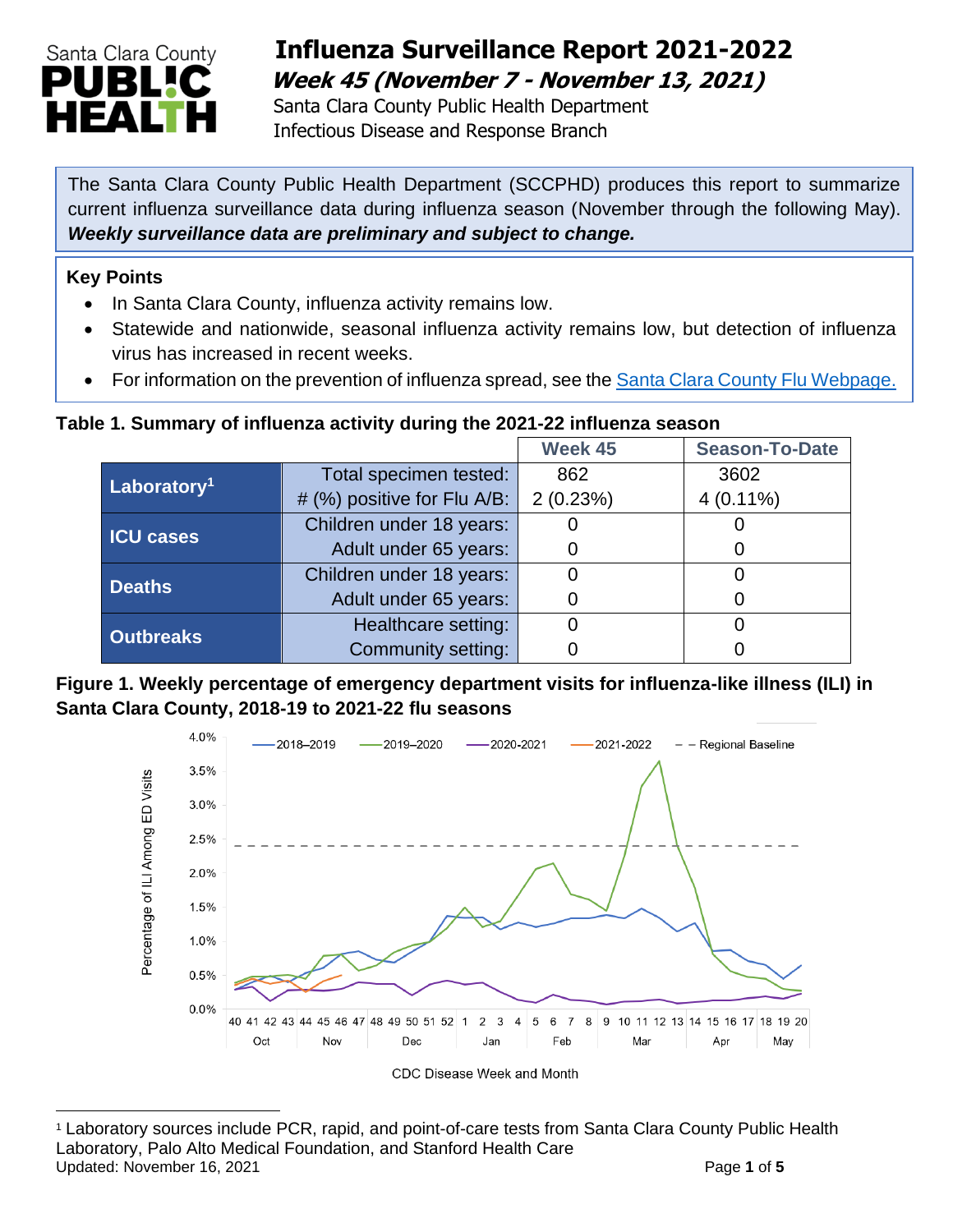

 Santa Clara County Public Health Department Infectious Disease and Response Branch

## **Influenza Virologic Surveillance**





CDC Disease Week and Month

<sup>&</sup>lt;sup>2</sup> Limitations of Figure 2 data include presence of out-of-jurisdiction cases, inability to subtype influenza by certain laboratories, and potential missed influenza cases tested by alternate laboratories in the county.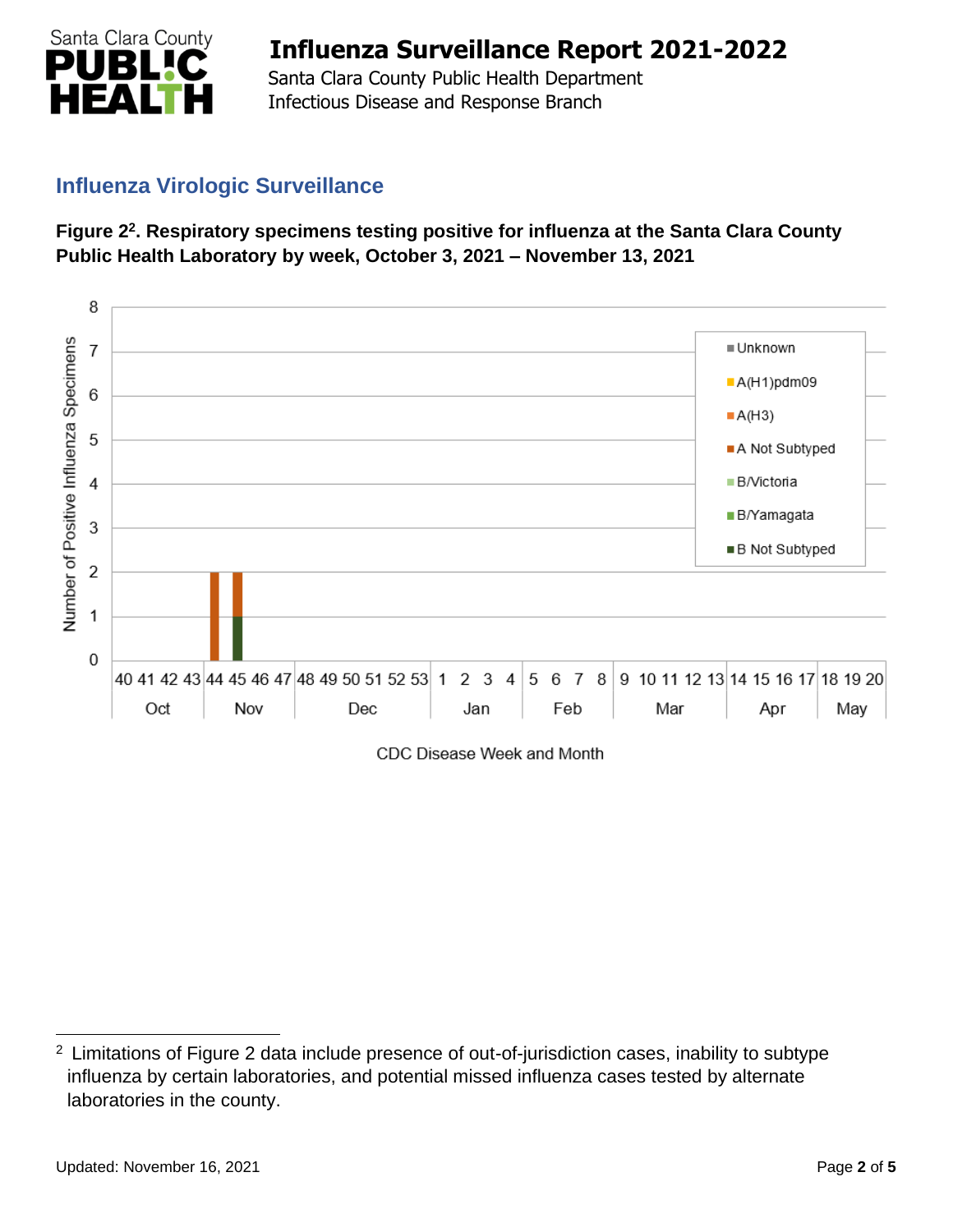

 Santa Clara County Public Health Department Infectious Disease and Response Branch

## **Laboratory-Confirmed Influenza ICU Cases, Deaths, and Outbreaks**

As of November 15, 2021, no laboratory-confirmed influenza cases requiring ICU level care or influenza-associated deaths among persons under 65 years old were reported in Santa Clara County for the current flu season (Figure 3, Figure 4). Cases aged 65 years and older are not reportable. Additionally, no laboratory-confirmed influenza outbreaks have been reported in a healthcare or community setting for the 2021 – 2022 influenza season (Figure 5).

**Figure 3 3 . Laboratory-confirmed influenza ICU cases and deaths by age group in Santa Clara County, October 3, 2021 – November 13, 2021**



**Figure 4 3 . Laboratory-confirmed influenza ICU cases and deaths among individuals aged 0-64 years by week of onset in Santa Clara County, October 3, 2021 – November 13, 2021**



CDC Disease Week and Month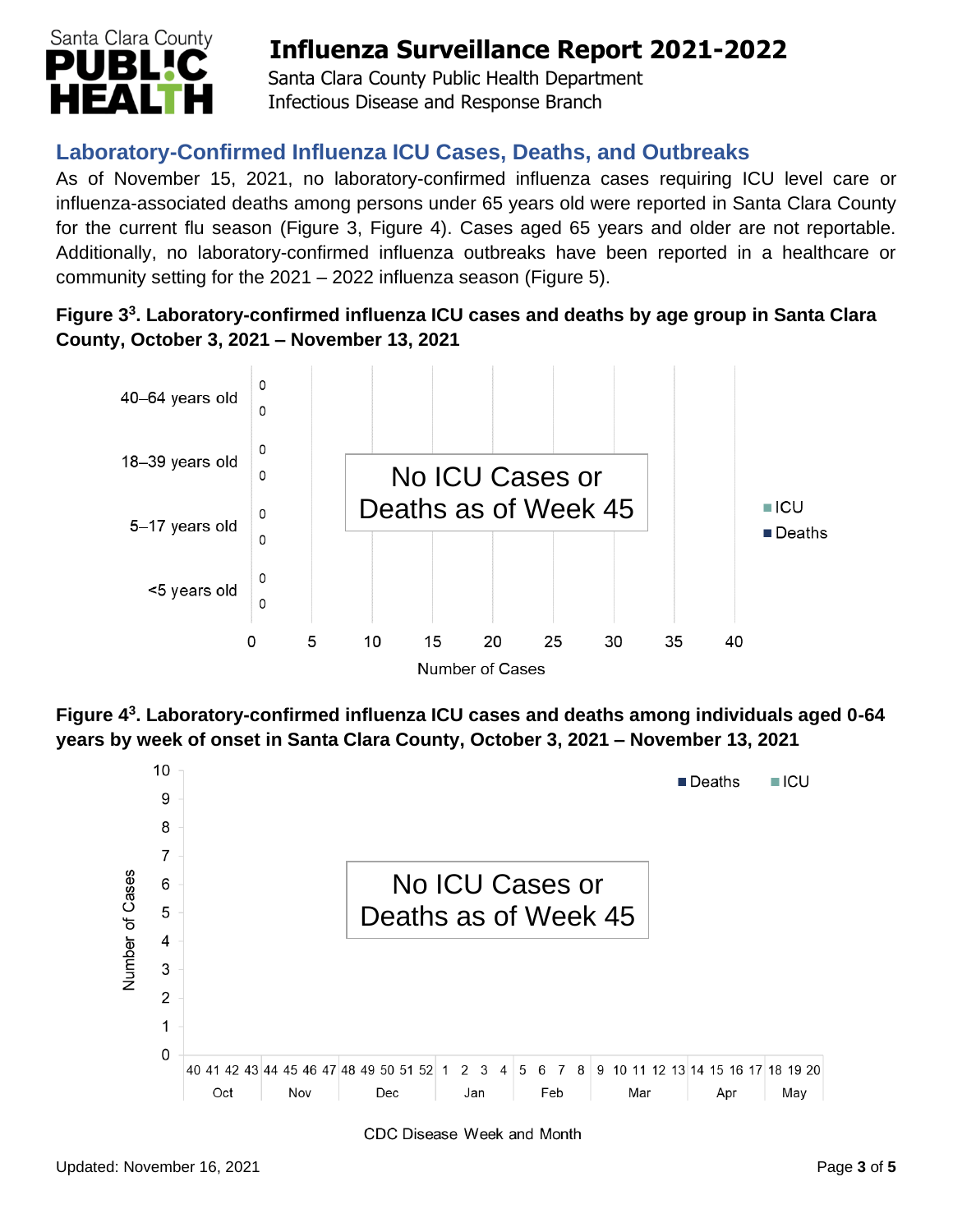

 Santa Clara County Public Health Department Infectious Disease and Response Branch

## **Figure 5 3 . Laboratory-confirmed healthcare and community outbreaks by outbreak onset week in Santa Clara County, October 3, 2021 – November 13, 2021**



## **Statewide and Nationwide Influenza Surveillance**

|                                      | <b>CALIFORNIA</b>                                                                                                                     |                | <b>UNITED STATES</b> |                       |
|--------------------------------------|---------------------------------------------------------------------------------------------------------------------------------------|----------------|----------------------|-----------------------|
|                                      | Week 44                                                                                                                               | Season-To-Date | Week 44              | <b>Season-To-Date</b> |
| Season influenza activity            | Sporadic; Remains low, but the number of influenza<br>virus detections by public health laboratories has<br>increased in recent weeks |                |                      |                       |
| <b>Predominant Virus Circulating</b> | N/A                                                                                                                                   | N/A            | Flu A                | Flu A                 |
| # of Flu-Coded Deaths                | 0                                                                                                                                     |                | 0                    | 39                    |
| # of Flu-Associated Pediatric Deaths | 0                                                                                                                                     | 0              | 0                    | 0                     |

For more information, visit the [CDPH Influenza Webpage](http://www.cdph.ca.gov/Programs/CID/DCDC/Pages/Immunization/Influenza.aspx) and the CDC U.S. Influenza Surveillance [Webpage.](http://www.cdc.gov/flu/weekly/)

<sup>&</sup>lt;sup>3</sup> The source for Figures 3, 4, and 5 is the California Reportable Diseases Information Exchange (CalREDIE) system. Data are provisional as of 11/16/2021.